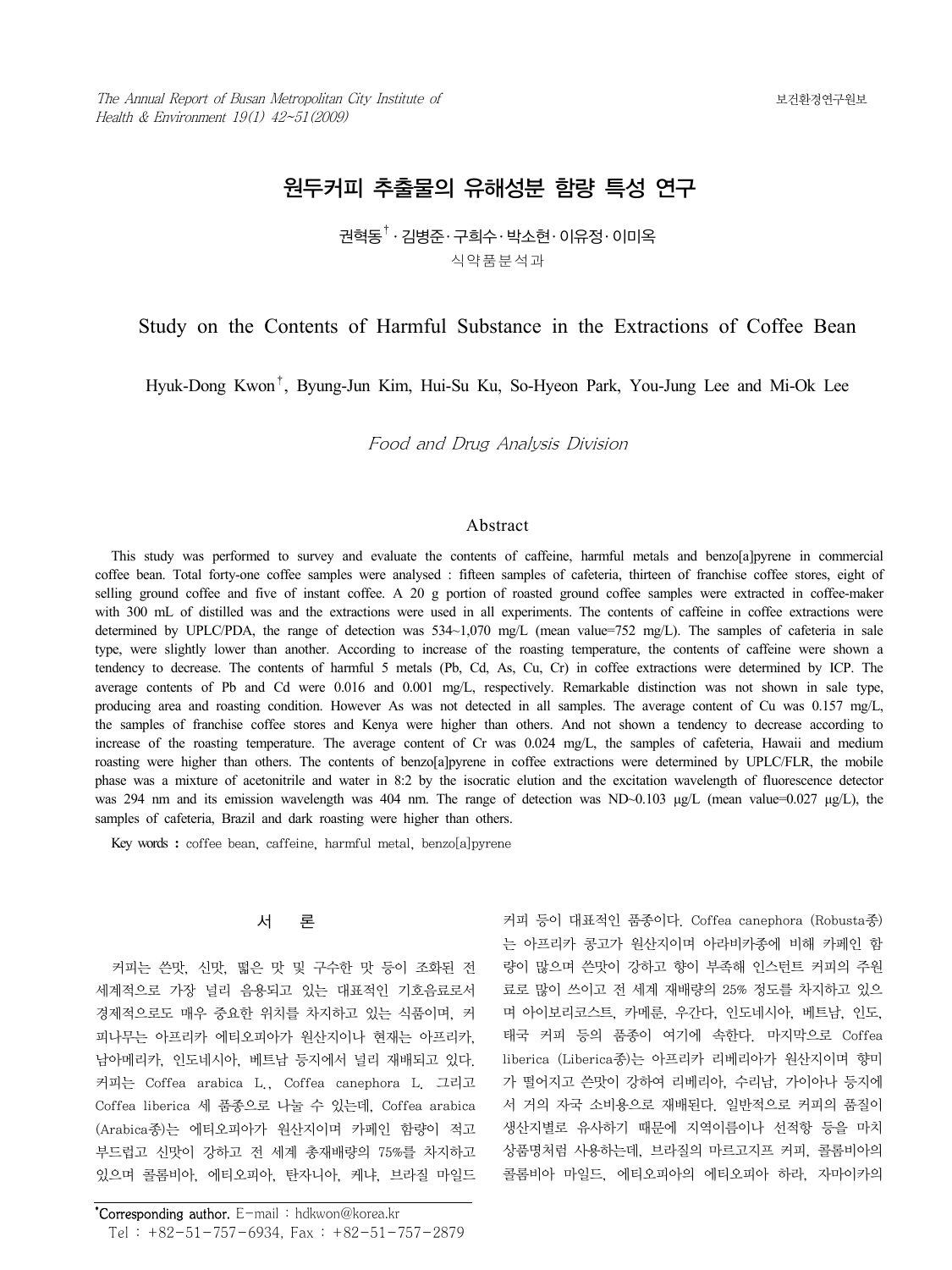블루마우틴, 예멘의 모카커피 등이 그 예이다<sup>1-2)</sup>.

커피 고유의 향과 맛은 커피생두(green coffee beans)를 볶 는 과정인 배전(roasting)과정에 의해 결정되기 때문에 배전조 건(온도, 시간, 불 조절)은 생두의 산지 기후 및 특성, 크기, 가 공방법 수분함량 등에 따른 생두의 선별과 함께 매우 중요한 과정이며, 이 때 색상, 향, 부피 및 무게의 변화를 겪고 생두가 가진 고유한 맛과 향을 최상의 상태로 만들게 된다<sup>2)</sup>.

커피의 가장 중요한 성분중의 하나인 카페인은 커피 외에도 차, 음료, 의약품 등에 광범위하게 함유되어 있는 xanthine계 화합물로서 세계적으로 가장 널리 소비되는 흥분제의 하나이며 1820년 스위스의 생리학자 Runge에 의해 커피콩에서 처음 발 견되었다. 카페인은 중추신경계와 말초신경계를 자극하는 작 용이 있어 적당량을 섭취하면 신경활동이 활발해지고 피로가 경감되는 효과가 있으나 과잉으로 섭취하면 중추신경계에 영 향을 미쳐 신경과민, 흥분, 불면 등을 유발하고 위장, 소장, 결장, 내분비계에도 영향을 미친다. 또 카페인은 성인의 경우 2~6시간 만에 대사되나 신생아는 대사가 매우 늦어 적은 양 의 카페인이라도 반복해서 섭취하게 되면 혈액 중에 축적되게 되고 임신 중에 있는 여성이 카페인을 섭취할 경우 태반을 통 해 쉽게 전달되고 혈액으로부터 모유에 쉽게 이행되어 임신 주변기에 있는 여성에게는 카페인이 함유된 식품의 섭취를 경 고하고 있다 $3-4$ .

또한 최근 들어 식생활의 여유와 더불어 생활패턴의 변화로 카페인 함유 기호식품의 소비가 급증하고 있고 더군다나 어린 이들이 즐겨 찾는 식품에 커피를 이용하는 제품이 증가하고 있 어 카페인과 함께 기타 유해물질의 함유 여부가 관심의 대상이 되고 있는 실정이다 $4^9$ .

다환방향족탄화수소(Polycyclic Aromatic Hydrocarbons, PAHs)는 현재 내분비계장애물질이면서 또한 발암가능물질로 위해평가를 위한 우선순위 목록에 포함되어져 있는데, EPA에서 는 이들 중 16종의 PAHs를 선정하고, IARC (International Agency for Research on Cancer)와 IRIS (Integrated Risk Information System)에서 이들에 대해 발암등급을 분류하 고 있다. 또 위해성 확인평가를 위해 특정유해물질의 발암 등급을 분류기관에 따라 다소 차이는 있으나 일반적으로 4 등급으로 분류하고 식품 및 환경중의 PAHs를 모니터링하고 있다 $^{5)}$ 

특히 내분비계장애물질로 알려진 대표적 PAHs 화합물 중 하나인 벤조피렌(Benzo[a]pyrene)은 최근 WHO/IARC에서 Group 1 (인체 발암물질)로 분류하고 있으며, 인체에 미치는 영향은 단기간에 걸쳐 다량으로 노출되었을 경우 적혈구가 파 괴되어 빈혈을 일으키고, 면역계가 저하되는 것으로 알려져 있으며, 장기간 노출되었을 때는 발생 및 생식 독성이 있고 암 발생률을 증가시킬 수 있다고 알려져 있다. 벤조피렌은 불 완전 연소의 산물 혹은 탄소와 수소가 포함된 유기물의 열분 해 산물로서 어디에서나 발생될 수 있는 오염물질로서 화로,

쓰레기 소각, 금속 용해, 차량 공해와 담배 연기와 같은 환경 적인 요인 외에도 주로 음식을 조리, 가공할 때 식품의 주성 분인 탄수화물, 단백질, 지방 등이 열분해 되어 생성되는 물 질이다. 식품에 벤조피렌 오염물질이 생기는 주된 원인은 첫 째 오염된 공기나 물, 토양, 연기와 같은 환경적 요인에 식품 이 노출되어 축적되는 경우이며, 둘째는 구이나 훈제 등과 같 은 요리방식과 과정에 기인하는 경우인데 이 때 고기가 화로 불꽃에 직접 닿을 때 많은 양의 벤조피렌이 생성되며 고기 중 지방함량이 많을수록 증가된다고 알려져 있다<sup>5-8)</sup>.

따라서 생두(Green Coffee bean)를 볶기 위해 고온의 배전 (Roasting)과정을 거치는 커피 제조공정을 감안할 때 벤조피렌 의 오염 가능성을 추정 해 볼 수 있다 $9$ .

이에 본 연구에서는 최근 기호식품으로 각광을 받고 있는 원두커피의 유해물질 모니터링을 위해 커피 생두를 직접 배 전, 분쇄, 추출과정을 거쳐 소비자에게 제공하는 커피 전문점 과 배전과정을 거친 커피 원두를 분쇄, 추출해서 판매하는 전 문판매점, 그리고 가정에서 직접 분쇄, 추출해서 섭취할 수 있도록 판매하는 커피 원두와 인스탄트 원두커피를 대상으로 카페인과 5종의 유해 중금속, 그리고 벤조피렌의 함량을 조사 하였다.

#### 재료 및 방법

#### 실험재료

2009년 본 연구에 사용된 커피시료는 부산지역에 위치하는 커피전문점 1개소 15건, 커피전문 판매점 4개소 13건, 시판 원 두 4개사 8건, 인스턴트 3개사 5건으로 총 41건의 시료를 대상 으로 하였으며 자세한 현황은 Table 1에 나타내었다.

#### 실험방법

#### 커피 시료의 분쇄 및 추출

실험에 사용하는 시료는 소비자가 섭취하는 상태와 가장 유 사하게 하는 것을 원칙으로 하였으며, 원두커피의 경우 해당 업 소의 판매조건과 동일한 크기로 분쇄 후 커피메이커(Braun KF600, model 3106, Czech)를 이용하여 추출하였다. 커피 분 쇄시료의 추출은 일반적인 용법에 따라 분쇄시료 20 g을 취해 증류수 300 mL로 추출하였으며, 그 추출액을 이하 모든 실험 에 사용하였다.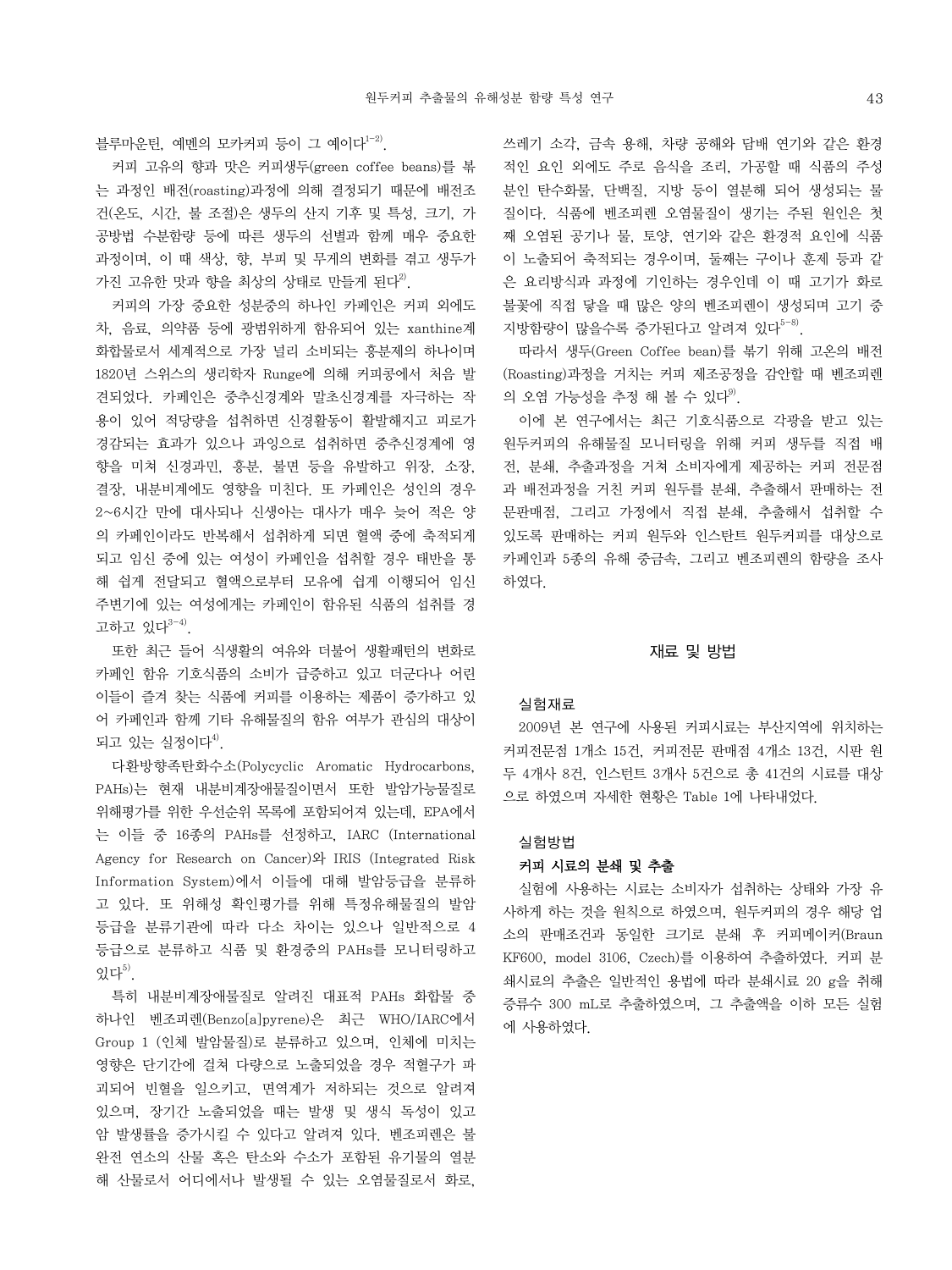|                       |                         |                | Roasting conditions            | Numbers     |
|-----------------------|-------------------------|----------------|--------------------------------|-------------|
|                       |                         | Producing area | (L: Light, M: Medium, D: Dark) | of Sample   |
|                       | $A-1$                   | Ethiopia       | L                              |             |
|                       | $A-2$                   | Ethiopia       | L                              |             |
|                       | $A-3$                   | Ethiopia       | $\mathbf M$                    |             |
|                       | $A - 4$                 | Ethiopia       | $\mathbf D$                    |             |
|                       | $A-5$                   | <b>Brazil</b>  | L                              |             |
|                       | $A-6$                   | <b>Brazil</b>  | $\mathbf M$                    |             |
|                       | $A-7$                   | <b>Brazil</b>  | D                              |             |
| Cafeteria             | $A-8$                   | Colombia       | D                              | 15          |
|                       | $A-9$                   | Honduras       | $\mathbf M$                    |             |
|                       | $A-10$                  | Indonesia      | $\mathbf D$                    |             |
|                       | $A-11$                  | Kenya          | $\mathbf M$                    |             |
|                       | $A-12$                  | (blend)        | D                              |             |
|                       | $A-13$                  | Guatemala      | $\mathbf D$                    |             |
|                       | $A-14$                  | Tanzania       | М                              |             |
|                       | $A-15$                  | Hawaii         | $M_{\rm 1}$                    |             |
|                       | $B-1$                   | Kenya          | $\mathbb D$                    |             |
|                       | $B-2$                   | Indonesia      | D                              |             |
|                       | $C-1$                   | Colombia       | $\mathbf M$                    |             |
|                       | $C-2$                   | Guatemala      | $\mathbf M$                    |             |
|                       | $C-3$                   | Kenya          | $\mathbf M$                    |             |
| Franchise             | $D-1$                   | Ethiopia       | L                              |             |
| Coffee Store          | $D-2$                   | Kenya          | L                              | 13          |
|                       | $D-3$                   | Guatemala      | L                              |             |
|                       | $D-4$                   | Colombia       | $\mathbf M$                    |             |
|                       | $E-1$                   | Colombia       | $\mathbf M$                    |             |
|                       | $E-2$                   | Guatemala      | $\mathbf M$                    |             |
|                       | $E-3$                   | Indonesia      | $\mathbb D$                    |             |
|                       | $E - 4$                 | Kenya          | $\mathbf D$                    |             |
|                       | $F-1$                   | Colombia       | $\mathbf M$                    |             |
|                       | $G-1$                   | (blend)        | $\mathbf M$                    |             |
|                       | $G-2$                   | Colombia       | $\mathbf M$                    |             |
| Selling Ground Coffee | $H-1$                   | Nepal          | $\mathbf{M}$                   | $8\,$       |
|                       | $H-2$                   | Peru           | $\mathbf M$                    |             |
|                       | $\mathbf{l}-\mathbf{1}$ | Colombia       | $\mathbf M$                    |             |
|                       | $I-2$                   | Hawaii         | $\mathbf{M}$                   |             |
|                       | $\mathrm{I}\!-\!3$      | Jamaica        | $\mathbf{M}$                   |             |
|                       | $J-1$                   | (blend)        | $\mathbf M$                    |             |
|                       | $K-1$                   | (blend)        | L                              |             |
| Instant Coffee        | $K-2$                   | (blend)        | $\mathbf D$                    | $\mathbf 5$ |
|                       | $L-1$                   | (blend)        | $\mathbf{M}$                   |             |
|                       | $L-2$                   | (blend)        | $\mathbf M$                    |             |

|  | Table 1. Consist of test samples |  |  |
|--|----------------------------------|--|--|
|  |                                  |  |  |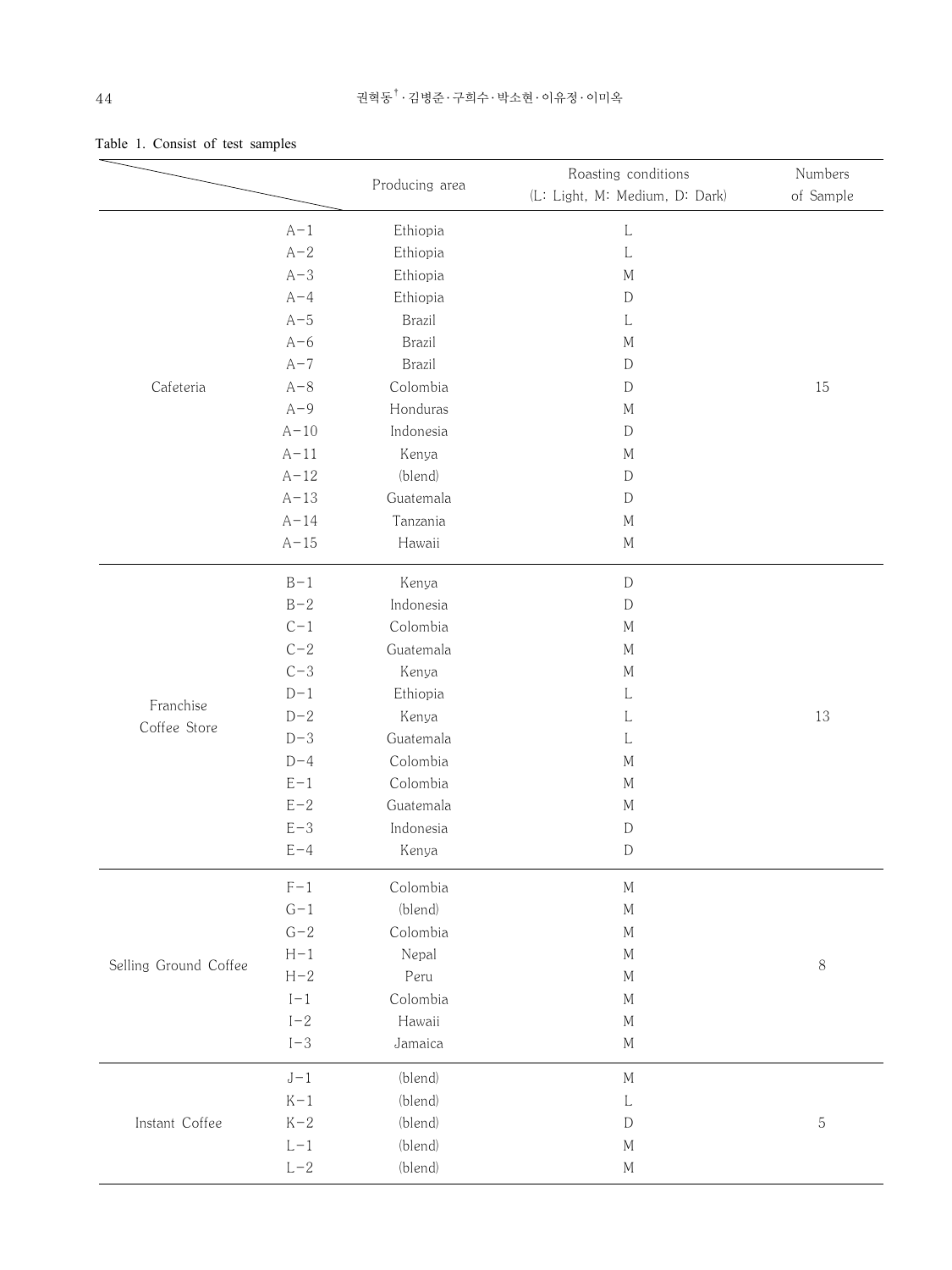#### Caffeine 함량 분석

커피 추출액 5 mL를 100 mL 메스플라스크에 취하고 20% Methanol을 가하여 5분간 초음파 처리한 다음 정용하고, 0.2  $\mu$ m membrane filter로 여과하여 최종 검체로 사용하였다. 분석기기는 Waters Acquity UPLC를 이용하였고 분석조건은 Table 2와 같다.

표준용액은 정량용 Caffeine (Sigma-Aldrich, 99.0%, USA) 을 methanol에 녹여 1,000 mg/mL 농도의 stock solution을 제 조하였고, 다시 10, 25, 50 mg/mL로 희석하여 검량선을 작성 한 다음 시료의 농도를 측정하였다.

#### 유해 중금속 함량 분석

유해 중금속 5종(Pb, Cd, As, Cu, Cr)에 대한 분석은 식품 공전 제10.일반시험법 중 6.유해성금속시험법에 따라 실시하였 다. 시료의 분해는 건식회화법에 따라 커피 추출액 50 mL를 도가니에 취해 건조시키고 열판에서 가열하여 탄화시킨 다음 회화로(동일과학, 한국)에서 500℃로 회화시켰다. 충분히 회화 가 끝나면 회분을 물로 적시고 염산 3 mL를 가하여 건조시킨 다음 0.5 N 질산에 녹이고 유리여과기로 불용물을 여과한 다음 일정량으로 희석하여 시험용액으로 하였고 이러한 과정은 공시 험에 대해서도 동일하게 적용하였다.

중금속 함량의 측정은 ICP (Perkin-Elmer, Optima 7000DV, USA)를 이용하여 실시하였고, 표준용액의 조제는 중 금속 표준원액(ICP Multi-element Standard Solution XVI,

100 mg/L, Merck, Germany)을 0.5 N 질산으로 0.025, 0.1, 1 mg/mL 농도로 희석하여 검량선을 작성한 다음 시료의 농도를 측정하였다.

#### Benzo[a]pyrene 함량 분석

벤조피렌 분석은 Mercedes Sonia Garcia-Falcon 등<sup>10)</sup>의 방 법(2004)을 약간 변형하여 사용하였다. 벤조피렌 표준원액 (Supelco 48665, 200 mg/L, USA)을 acetonitrile을 사용하여 100 g/L되도록 조제한 후 다시 acetonitrile로 희석하여 0.5, 1, 5, 20  $\mu$ g/L 농도가 되도록 조제하고 0.2  $\mu$ m membrane filter로 여과하여 검량선 작성에 사용하였다.

시료의 전처리를 위해 Florisil Cartridge (Waters WAT 043385, Sep-pak)는 미리 증류수 20 mL, methanol 20 mL 및 n-hexane 20 mL를 2~3 drops/sec 속도로 유출시켜 활성 화시킨 다음, 커피 추출액 시료 20 mL를 흡착시킨 후 nhexane 40 mL로 용출시킨다. 이 용출액을 40℃이하의 수욕상 에서 감압농축시켜 그 잔류물을 acetonitrile에 녹여 전량을 1 mL로 하고 이를 0.2  $\mu$ m membrane filter로 여과하여 시험용 액으로 사용하였다.

분석기기는 Waters Acquity UPLC를 이용하였고 분석조건 은 Table 3과 같다.

| Instrument     | <b>UPLC</b> Condition                              |  |  |
|----------------|----------------------------------------------------|--|--|
| Column         | BEH $C_{18}$ (2.1 mm I.d. $\times$ 100 mm, 1.7 µm) |  |  |
| Mobile phase   | Acetonitrile : Water (70 : 30)                     |  |  |
| Flow rate      | $0.08$ mL/min                                      |  |  |
| Column temp.   | $40^{\circ}$ C                                     |  |  |
| Detector       | $280$ nm                                           |  |  |
| Injection vol. | $1 \mu L$                                          |  |  |

#### Table 2. UPLC condition for determination of caffeine

|  |  |  |  |  |  |  | Table 3. UPLC condition for determination of benzo[a]pyrene |
|--|--|--|--|--|--|--|-------------------------------------------------------------|
|--|--|--|--|--|--|--|-------------------------------------------------------------|

| Instrument     | <b>UPLC</b> Condition                                    |
|----------------|----------------------------------------------------------|
| Column         | HSS T <sub>3</sub> (2.1 mm I.d. $\times$ 100 mm, 1.8 µm) |
| Mobile phase   | Acetonitrile : Water (80 : 20)                           |
| Flow rate      | $0.05$ mL/min                                            |
| Column temp.   | $35^\circ$ Caaz                                          |
| Detector       | $\lambda$ ex at 294 nm, $\lambda$ em at 404 nm           |
| Injection vol. | $1 \mu L$                                                |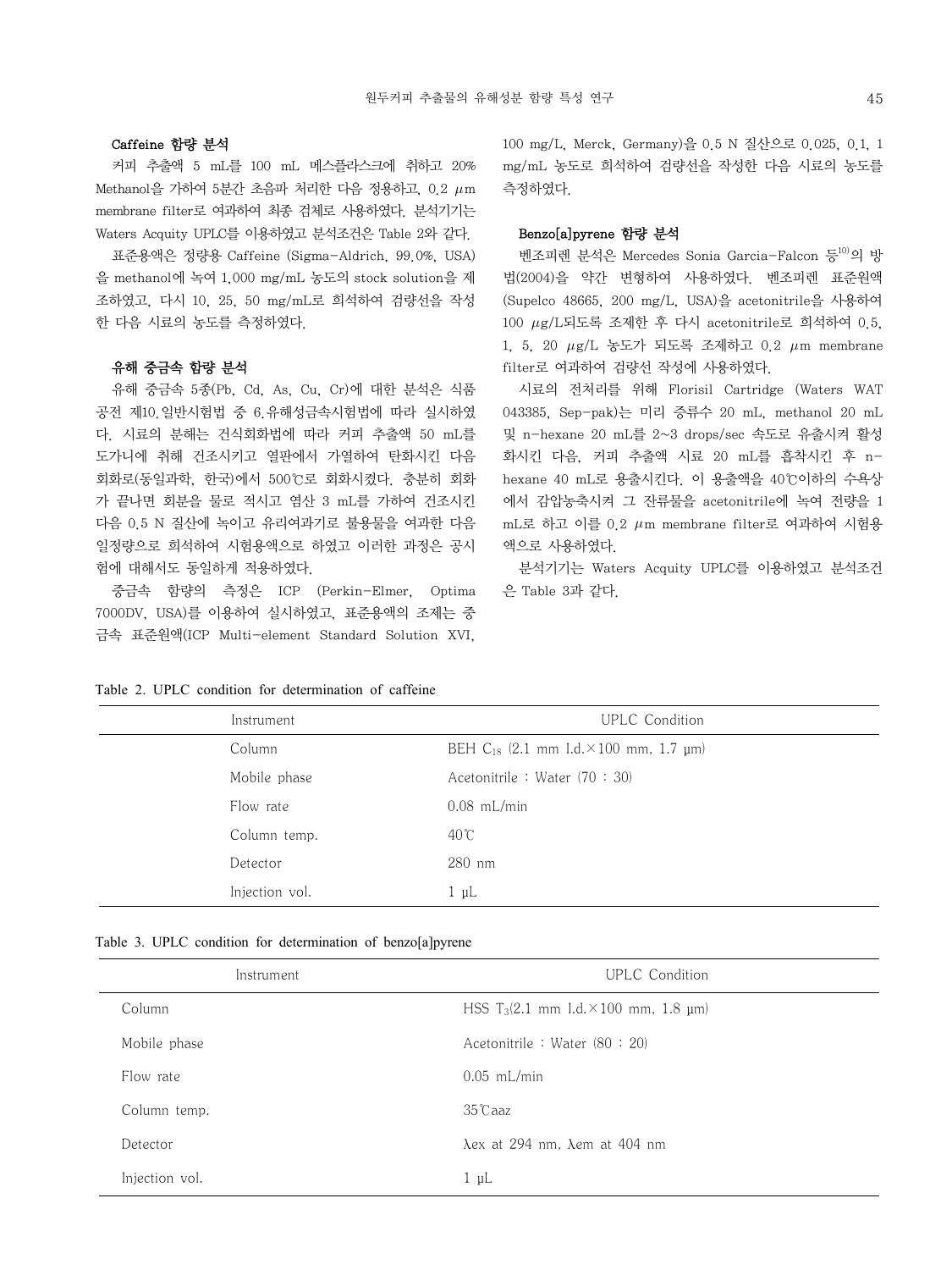#### 결과 및 고찰

#### 카페인(Caffeine) 함량

부산지역에 위치하는 커피전문점(15건), 커피전문 판매점 (13건)에서 구입한 커피원두 및 시판 원두(8건)와 인스턴트 커피 (5건)를 앞서 기술한 방법으로 추출하여 그 추출액에 대한 카 페인 함량을 측정하였다. 총 41건 시료의 평균 카페인 함량은 752 mg/L이었으며, 최소 534 mg/L 최대 1,070 mg/L의 함 량을 나타내었다. 그리고 실험에 사용한 원두커피의 판매방식 별 카페인 함량을 분석한 결과는 Table 4에 나타내었다. 원 두커피의 판매방식별 카페인 함량 비교결과를 보면 커피 생 두를 직접 배전(Roasting)하는 커피전문점의 경우가 상대적 으로 약간 낮게 나타났는데, 이는 커피전문점이 상대적으로 고온에 오래 노출되는 강배전 시료의 비율이 높은 때문으로 생각된다.

일반적으로 생두에 비해 배전을 마친 커피원두의 카페인 함 량이 높은 것으로 보고되고 있으며, 이는 배전과정에 수분이 증 발하여 상대적으로 카페인 함량이 높아졌기 때문이며, 배전온도 에 따라 온도가 높을수록 카페인 함량이 약간 감소되는 경향을 보여주는데 이는 높은 온도에서 볶으면 카페인이 비산하여 원 두에 함유된 카페인 함량이 감소되기 때문으로 알려져 있다<sup>1)</sup>. 이러한 결과는 이번 연구결과에서도 볼 수 있는데, 배전과정별 로 약배전 > 중배전 > 강배전 순으로 카페인 함량이 감소되는 경향을 보여주었다(Table 5).

또 커피 품종별 카페인 함량은 Arabica종(약 1%)에 비해 Robusta종(약 2%)이 약 2배가량 높게 나타나는 것으로 알려 져 있는데<sup>2)</sup>, 때문에 예전 저급 재료를 많이 사용하던 인스탄 트 커피에서 카페인 함량이 높은 것으로 보고되어져 온 것을 감안하면 이번 연구결과는 최근 인스탄트 커피도 좋은 재료를 사용하여 고급화되어가는 경향을 반증하는 것으로 추정해볼 수 있다.

그리고 이번 실험에 사용된 커피원두의 생산지별 카페인 함 량 비교 결과는 Table 6에 나타내었다. 시료수가 적은 경우를 제외하고 상대적으로 브라질산이 카페인 함량이 가장 적었으며, 과테말라산이 가장 높았다. 또 동일 생산지내에서는 콜롬비아산 이 카페인 함량의 편차가 가장 심하게 나타났다.

| Table 4. Difference in caffeine content in sale types |  |  |  |  |
|-------------------------------------------------------|--|--|--|--|
|                                                       |  |  |  |  |

|                             |                                   | Mean  | Range of Content (mg/L) |
|-----------------------------|-----------------------------------|-------|-------------------------|
| Cafeteria (15)              | $A - 1 - 15$                      | 654.7 | $540 \sim 766$          |
| Franchise Coffee Store (13) | $B-1-2$ , C-1-3, D-1-4, E-1-4     | 784.6 | $604 \sim 970$          |
| Selling Ground Coffee (8)   | F-1. G-1~2. H-1~2. I-1~3          | 796.9 | $534 \sim 1.070$        |
| Instant Coffee (5)          | $J-1$ , K $-1$ $-2$ , L $-1$ $-2$ | 769.0 | $604 \sim 851$          |

Table 5. Difference in caffeine content in roasting conditions

|             |                                                                                                                       | Mean  | Range of Content (mg/L) |
|-------------|-----------------------------------------------------------------------------------------------------------------------|-------|-------------------------|
| Light $(7)$ | - A-1~2. A-5. D-1~3. K-1                                                                                              | 803.1 | $734 \sim 963$          |
| Medium (23) | A-3, A-6, A-9, A-11, A-14~15, C-1~3, D-4, E-1~2,<br>$F-1$ , $G-1\sim2$ , $H-1\sim2$ , $I-1\sim3$ , $J-1$ , $L-1\sim2$ | 750.8 | $540 \sim 1.070$        |
| Dark $(11)$ | - A-4, A-7~8, A-10, A-12~13, B-1~2, E-3~4, K-2                                                                        | 668.3 | $580 \sim 901$          |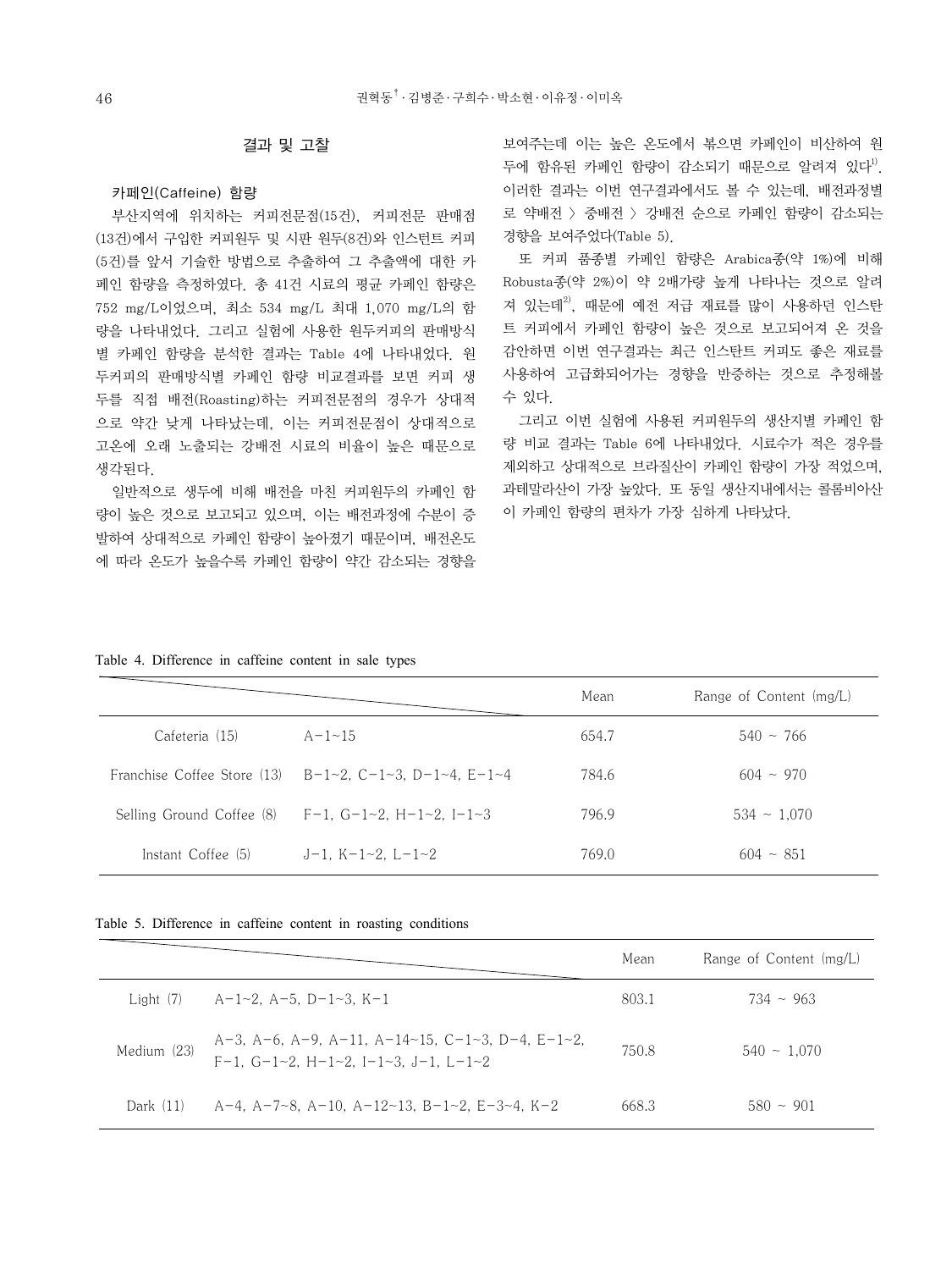|               |                                                                 | Mean  | Range of Content (mg/L) |
|---------------|-----------------------------------------------------------------|-------|-------------------------|
| Brazil (3)    | $A - 5 - 7$                                                     | 641.4 | $540 \sim 734$          |
| Colombia (7)  | $A-8$ , C-1, D-4, E-1, F-1, G-2, I-1                            | 763.0 | $540 \sim 1,070$        |
| Ethiopia (5)  | $A-1-4$ , $D-1$                                                 | 713.2 | $605 - 835$             |
| Guatemala (4) | $A-13$ , $C-2$ , $D-3$ , $E-2$                                  | 829.3 | $658 \sim 970$          |
| Hawaii (2)    | $A-15, I-2$                                                     | 756.4 | $723 \sim 790$          |
| Honduras (1)  | $A-9$                                                           | 540.7 |                         |
| Indonesia (3) | $A-10$ , $B-2$ , $E-3$                                          | 708.8 | $603 \sim 901$          |
| Jamaica (1)   | $I-3$                                                           | 829.9 |                         |
| Kenya (5)     | $A-11$ , $B-1$ , $C-3$ , $D-2$ , $E-4$                          | 712.0 | $604 \sim 822$          |
| Nepal (1)     | $H-1$                                                           | 677.0 |                         |
| Peru $(1)$    | $H-2$                                                           | 692.4 |                         |
| Tanzania (1)  | $A - 14$                                                        | 697.2 |                         |
|               | blending samples (7) $A-12$ , $G-1$ , $J-1$ , $K-1-2$ , $L-1-2$ | 779.6 | $604 \sim 1,001$        |

Table 6. Difference in caffeine content in producing areas

#### 유해 중금속(Pb, Cd, As, Cu, Cr) 함량

부산지역에 위치하는 커피전문점(15건), 커피전문 판매점(13 건)에서 구입한 커피원두 및 시판 원두(8건)과 인스턴트 커피 (5건) 등 총 41건 시료를 앞서 기술한 방법으로 추출하여 그 추출액에 대해 5종의 유해 중금속 함량을 측정하였다. 유해 중금속 중 비소(As)는 모든 시료에서 검출되지 않았으며, 납 (Pb)의 평균 함량은 0.016 mg/L, 카드뮴(Cd) 평균 함량은 0.001 mg/L이었으며 구리(Cu)와 크롬(Cr)의 평균 함량은 각 각 0.157 mg/L과 0.024 mg/L이었다.

커피의 중금속 함량에 대한 연구는 거의 찾아볼 수 없었으 나, 이미경 등 $^{11}$ (2007)의 시판되는 캔커피에 대한 저장기간에 따른 중금속 함량 변화에 대한 연구결과를 보면 납(Pb) 함량이  $11~17$   $\mu$ g/L 수준으로 이번 원두커피 추출물에 대한 우리의 연 구결과와 거의 유사하였다.

그리고 실험에 사용한 원두커피의 판매방식별 및 배전도별 유해 중금속 함량을 분석한 결과는 Table 7과 8과 같다.

판매방식별 유해 중금속 함량은 납(Pb)의 경우 커피전문점

과 전문판매점이 시판 원두나 인스탄트 원두커피에 비해 상대 적으로 높았고, 카드뮴(Cd)의 경우는 거의 차이를 볼 수 없었 으며 비소(As)는 모든 시료에서 검출되지 않았다. 그리고 구리 (Cu)는 전문판매점에서 높은 수치를 보여주었으며, 인스탄트 원두커피의 경우 상대적으로 낮았다. 또 크롬(Cr)의 경우는 커 피전문점에서 상대적으로 높은 수치를 나타내었다.

배전도별 유해 중금속 함량은 구리(Cu)의 경우 배전도가 높 아질수록 상대적으로 감소되는 경향을 보였고, 크롬(Cr)의 경우 는 중배전의 경우가 상대적으로 높게 나타났으며, 나머지 중금 속은 배전도별 차이를 거의 나타내지 않았다.

그리고 Table 9는 커피원두의 생산지별 유해 중금속 함량을 나타내었다.

커피원두 생산지별 유해 중금속 함량은 구리(Cu)와 크롬(Cr) 의 경우 각각 케냐산과 하와이산에서 특이하게 높게 나타났으 며, 나머지 중금속은 생산지별로 두드러진 차이를 나타내지 않 았다. 이런 두드러진 차이는 산지 주변 환경에 기인하는 것으로 추정되었다.

Table 7. Difference in harmful metals content (mg/L) in sale types

|                    |                                                               | Pb    | Cd    | As  | Cu.   | Cr.   |
|--------------------|---------------------------------------------------------------|-------|-------|-----|-------|-------|
| Cafeteria (15)     | $A - 1 - 15$                                                  | 0.017 | 0.002 | ND. | 0.085 | 0.041 |
|                    | Franchise Coffee Store (13) $B-1-2$ , C-1-3, D-1-4, E-1-4     | 0.020 | 0.001 | ND. | 0.318 | 0.015 |
|                    | Selling Ground Coffee (8) $F-1$ , $G-1-2$ , $H-1-2$ , $I-1-3$ | 0.011 | 0.001 | ND. | 0.091 | 0.016 |
| Instant Coffee (5) | J-1. K-1~2. L-1~2                                             | 0.011 | 0.001 | ND. | 0.055 | 0.011 |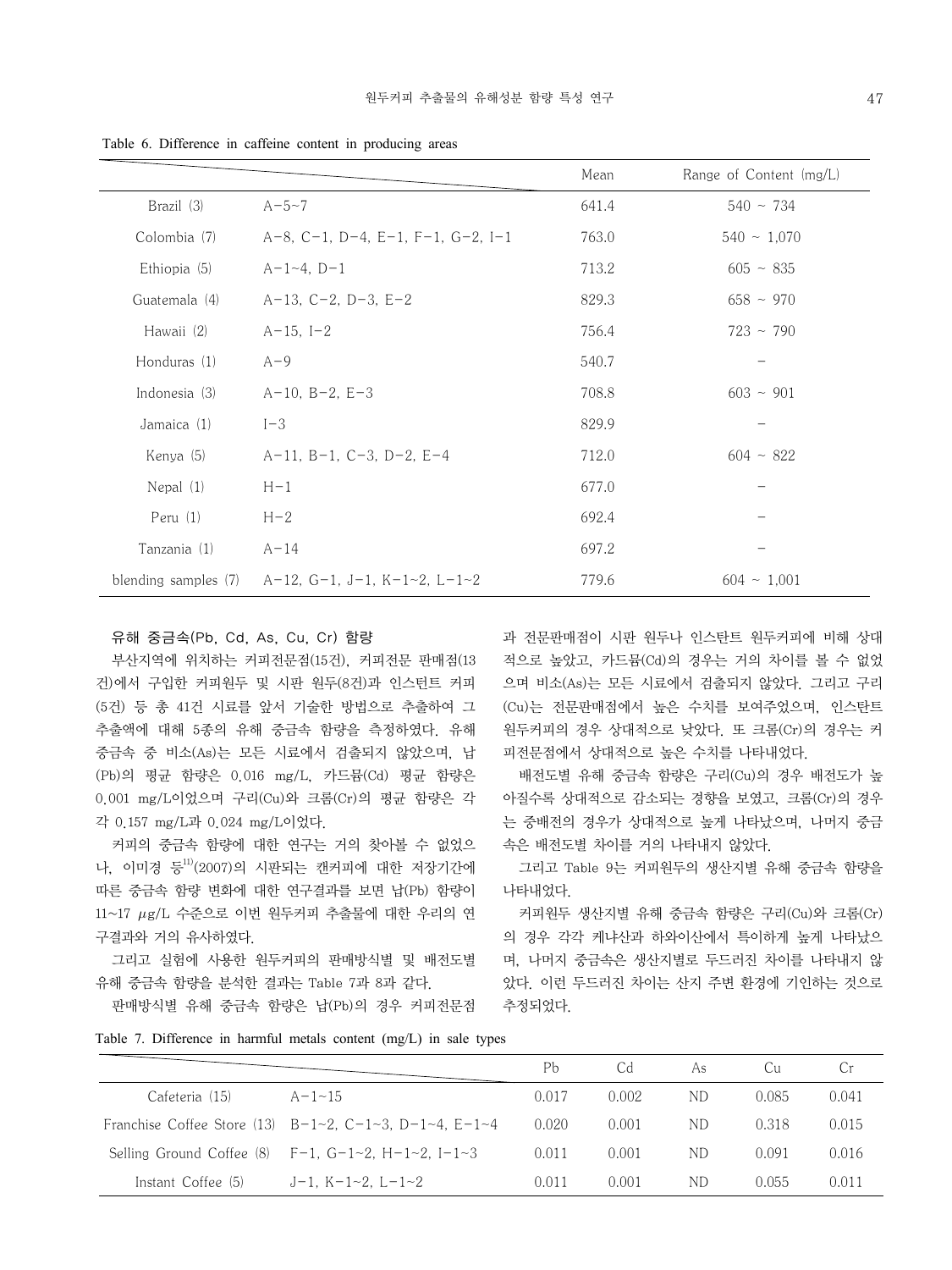|             |                                                                                          | Рb    | Cd    | As  | – Cu  | Cr    |
|-------------|------------------------------------------------------------------------------------------|-------|-------|-----|-------|-------|
| Light (7)   | A-1~2, A-5, D-1~3, K-1                                                                   | 0.015 | 0.001 | ND. | 0.228 | 0.013 |
| Medium (23) | A-3, A-6, A-9, A-11, A-14~15, C-1~3, D-4,<br>E-1~2, F-1, G-1~2, H-1~2, I-1~3, J-1, L-1~2 | 0.017 | 0.001 | ND. | 0.166 | 0.036 |
| Dark (11)   | A-4, A-7~8, A-10, A-12~13, B-1~2, E-3~4, K-2 0.014                                       |       | 0.001 | ND. | 0.092 | 0.013 |

Table 8. Difference in harmful metals content (mg/L) in roasting conditions

Table 9. Difference in harmful metals content (mg/L) in producing areas

|               |                                                   | Pb             | Cd    | As         | Cu    | Cr    |
|---------------|---------------------------------------------------|----------------|-------|------------|-------|-------|
| Brazil (3)    | $A - 5 - 7$                                       | 0.015          | 0.001 | <b>ND</b>  | 0.132 | 0.009 |
| Colombia (7)  | $A-8$ , C-1, D-4, E-1, F-1, G-2, I-1              | 0.016          | 0.001 | ND         | 0.086 | 0.011 |
| Ethiopia (5)  | $A-1-4, D-1$                                      | 0.011          | 0.001 | ND         | 0.076 | 0.013 |
| Guatemala (4) | $A-13$ , $C-2$ , $D-3$ , $E-2$                    | 0.016          | 0.001 | ND         | 0.062 | 0.011 |
| Hawaii (2)    | $A-15, I-2$                                       | 0.011          | 0.002 | ND         | 0.085 | 0.234 |
| Honduras (1)  | $A-9$                                             | 0.052          | 0.003 | ${\rm ND}$ | 0.096 | 0.020 |
| Indonesia (3) | $A-10$ , $B-2$ , $E-3$                            | 0.009          | 0.001 | <b>ND</b>  | 0.043 | 0.021 |
| Jamaica (1)   | $I-3$                                             | N <sub>D</sub> | 0.002 | ND         | 0.141 | 0.026 |
| Kenya (5)     | $A-11$ , $B-1$ , $C-3$ , $D-2$ , $E-4$            | 0.016          | 0.001 | $\rm ND$   | 0.709 | 0.015 |
| Nepal $(1)$   | $H-1$                                             | 0.034          | 0.001 | <b>ND</b>  | 0.087 | 0.024 |
| Peru (1)      | $H-2$                                             | 0.006          | 0.001 | <b>ND</b>  | 0.068 | 0.010 |
| Tanzania (1)  | $A - 14$                                          | 0.042          | 0.002 | <b>ND</b>  | 0.058 | 0.011 |
|               | blending samples (7) A-12, G-1, J-1, K-1~2, L-1~2 | 0.017          | 0.001 | <b>ND</b>  | 0.070 | 0.012 |

#### 벤조피렌(Benzo[a]pyrene) 함량

일반적으로 벤조피렌(Benzo[a]pyrene)은 300~600℃사이 온 도에서 불완전 연소 시 생성되는 화합물로 커피 제조공정 중 원두를 고온에서 배전(Roasting)하는 중에 생성될 가능성이 있 어 부산지역에 위치하는 커피전문점(15건), 커피전문 판매점(13 건)에서 구입한 커피원두 및 시판 원두(8건)와 인스턴트 커피(5 건) 등 총 41건 시료를 앞서 기술한 방법으로 추출하여 그 추 출액에 대해 벤조피렌 함량을 측정하였다.

벤조피렌의 분석은'식품 중 벤조피렌 분석방법'(식품의약 품안전청)7)의 인삼·홍삼음료 방법에 따라 시도하였으나, 커 피 시료의 특성상 회수율의 현저히 떨어져 부득이 회수율을 높이고자 직접 카트리지를 이용하여 전처리하는 Mercedes Sonia Garcia-Falcon등10)의 방법(2004)을 약간 변형하여 사용하였다.

총 41건 시료의 평균 벤조피렌 함량은 0.027  $\mu$ g/L이었으며,  $ND \sim 0.103$   $\mu$ g/L 범위의 검출수준을 나타내었다. 그리고 실험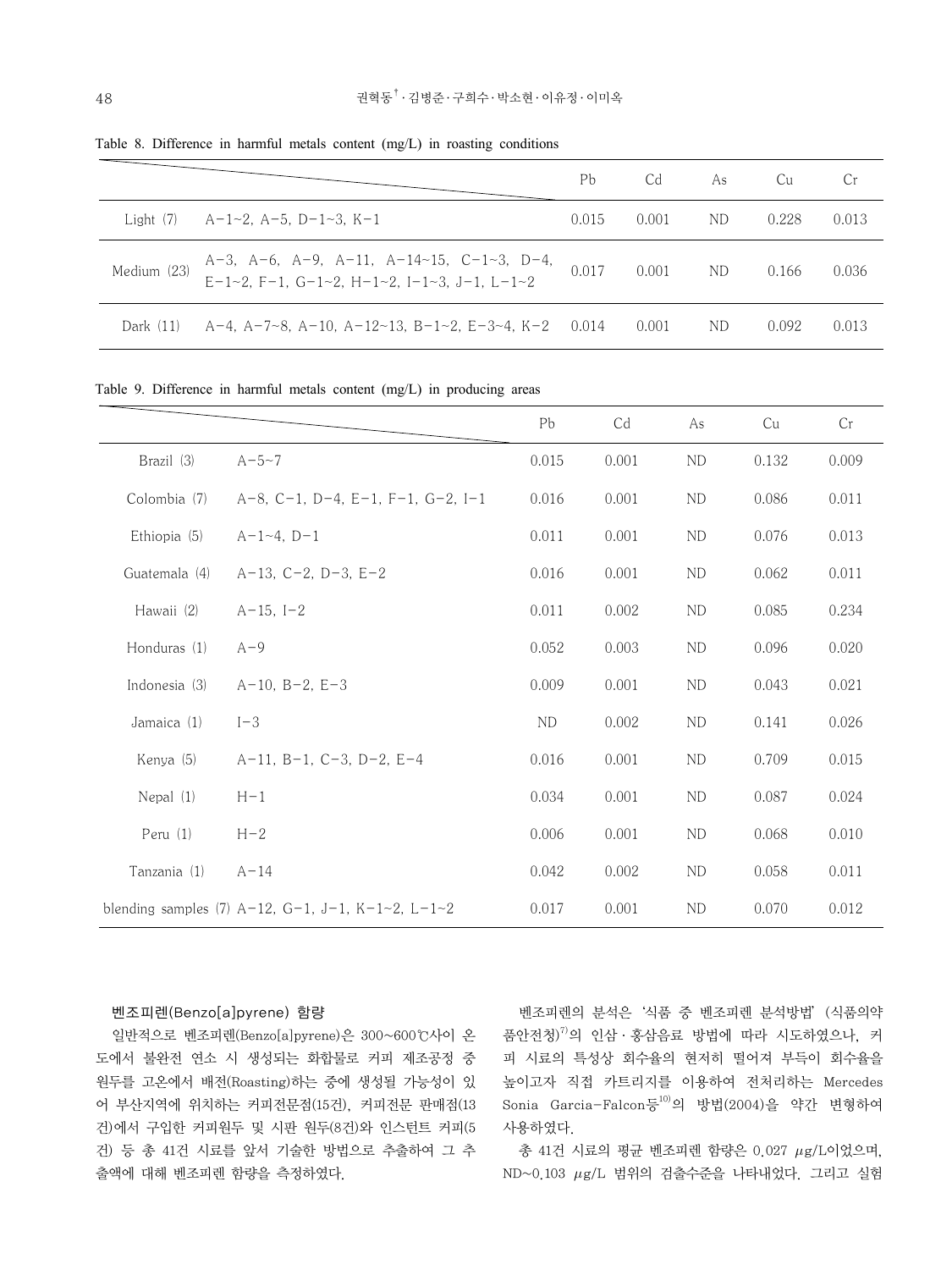에 사용한 원두커피의 판매방식별 벤조피렌 함량을 분석한 결 과는 Table 10에 나타내었다.

실험에 사용한 원두커피 추출액 중의 벤조피렌 함량은 커피 전문점에서 직접 배전과정을 거친 시료에서 상대적으로 높게 나타났으나 전반적인 검출 수치는 식품의약품안전청에서 일부 식품에 대해 설정한 기준치 중 가장 낮은 기준(2.0  $\mu$ g/kg 이 하)에도 훨씬 못 미치는 극히 미미한 수준이었다.

벤조피렌에 대한 국내 관리 현황을 살펴보면 2001년부 터 다양한 식품군에 대한 모니터링 및 위해평가를 거쳐 현재 식품의 경우 식용유지에 대해 2.0  $\mu$ g/kg (식품의약품안전청 고시 제2007-71호, '07.10.30.), 훈제 어육과 훈제 건조어육은 각각 5.0 g/kg와 10.0 g/kg (식약청 고시 제2009-227호, '09.08.13.) 이하로 기준을 설정하고 있으며, 생약의 경우 지 황과 숙지황에 대해 5.0  $\mu$ g/kg (식약청 고시 제2009-13호, '09.04.13.) 이하로 기준을 설정하고 대상품목을 계속 확대 적용할 예정이다 $^{8}$ .

또 커피원두의 생산지별로는 브라질산이 상대적으로 다른 산 지에 비해 벤조피렌 함량이 상대적으로 높았고(Table 11), 배전 도별로는 미미하긴 하지만 강배전한 시료가 상대적으로 약간 높은 수치를 나타내었다(Table 12).

이번 연구결과에서 원두커피 추출물의 벤조피렌 함량이 극히 미미한 수준으로 검출된 것은 주로 210~230℃에서 이루어지는 원두의 배전과정이 벤조피렌이 생성되는 고온에 미치지 못하며, 가열재료로 석탄이나 나무를 사용하지 않을 뿐만 아니라 불꽃 에 직접 노출되는 직화식이 아닌 전기적인 열풍방식으로 이루 어지는 때문으로 추정된다.

참고적으로 벤조피렌에 노출될 수 있는 식품을 1일 섭취량 기준으로 나타낸 국립독성연구원 자료에 의하면, 육류가 54.5% 로 가장 높고 채소류(19.2%) > 곡류(11.5%) > 과일류(5.3%) > 감자류(5.1%) > 식용유(3.6%) > 기타(어패류 포함, 0.8%) 순으 로 알려져 있다. 또 검출 수준을 상대적으로 비교할 수 있는 검 출 사례를 살펴보면, 일반적인 토양의 경우 100~1,000 mg/kg 이며, 매연이 나오는 공장 주변은 650,000 mg/kg의 높은 농 도를 나타내며, 정유소 주변은 500,000 mg/kg 이상으로 보 고된 바 있다. 유럽 수돗물의 벤조피렌 농도는 평균 2~3 ppt 이며, 최대 15 ppt 정도로 보고되었고, 오스트리아 미네랄수는 0.01~0.95 ppt이며, 음용수에서는 0.05~2.2 ppt로 알려져 있 다. 또 숯불에서 조리한 스테이크의 평균 농도는 9  $\mu$ g/kg 정 도로 보고된 바 있다 $^{8}$ .

따라서 이번 연구결과에서 검출된 커피 추출액의 벤조피렌 함량은 알려진 음용수 수준으로 우려하였던 배전과정에 의한 벤조피렌 생성은 거의 없는 것으로 판단되었다. 하지만 일상생 활에서 벤조피렌 생성을 최대한 억제하고 또 피해를 줄이기 위 해서는 우선 세척을 통해 식품 표면의 오염물질을 최대한 제거 하고, 식품을 가열 시 직접 불꽃에 닿는 것을 최소화하도록 먼 저 초과분의 지방을 제거하며, 연기에 직접 노출되지 않도록 보 호판을 설치하거나 호일로 싸는 방법을 생각해볼 수 있으며, 요 리 시 가열재료로 석탄이나 나무를 사용하지 않고 팬으로 튀기 거나 전기적으로 끓이거나 굽는 등 열 전이특성을 살린 요리법 등을 실천하는 노력이 필요하다고 하겠다.

|                             |                                           | Mean  | Range of Content $\mu$ g/L) |
|-----------------------------|-------------------------------------------|-------|-----------------------------|
| Cafeteria (15)              | $A-1-15$                                  | 0.056 | $0.033 - 0.103$             |
| Franchise Coffee Store (13) | $B-1\sim 2.C-1\sim 3.D-1\sim 4.E-1\sim 4$ | 0.019 | $ND \sim 0.058$             |
| Selling Ground Coffee (8)   | $F-1$ , $G-1-2$ , $H-1-2$ , $I-1-3$       | 0.001 | $ND \sim 0.006$             |
| Instant Coffee (5)          | $J-1$ , K-1~2, L-1~2                      | 0.005 | $ND \sim 0.009$             |

Table 10. Difference in benzo[a]pyrene content in sale types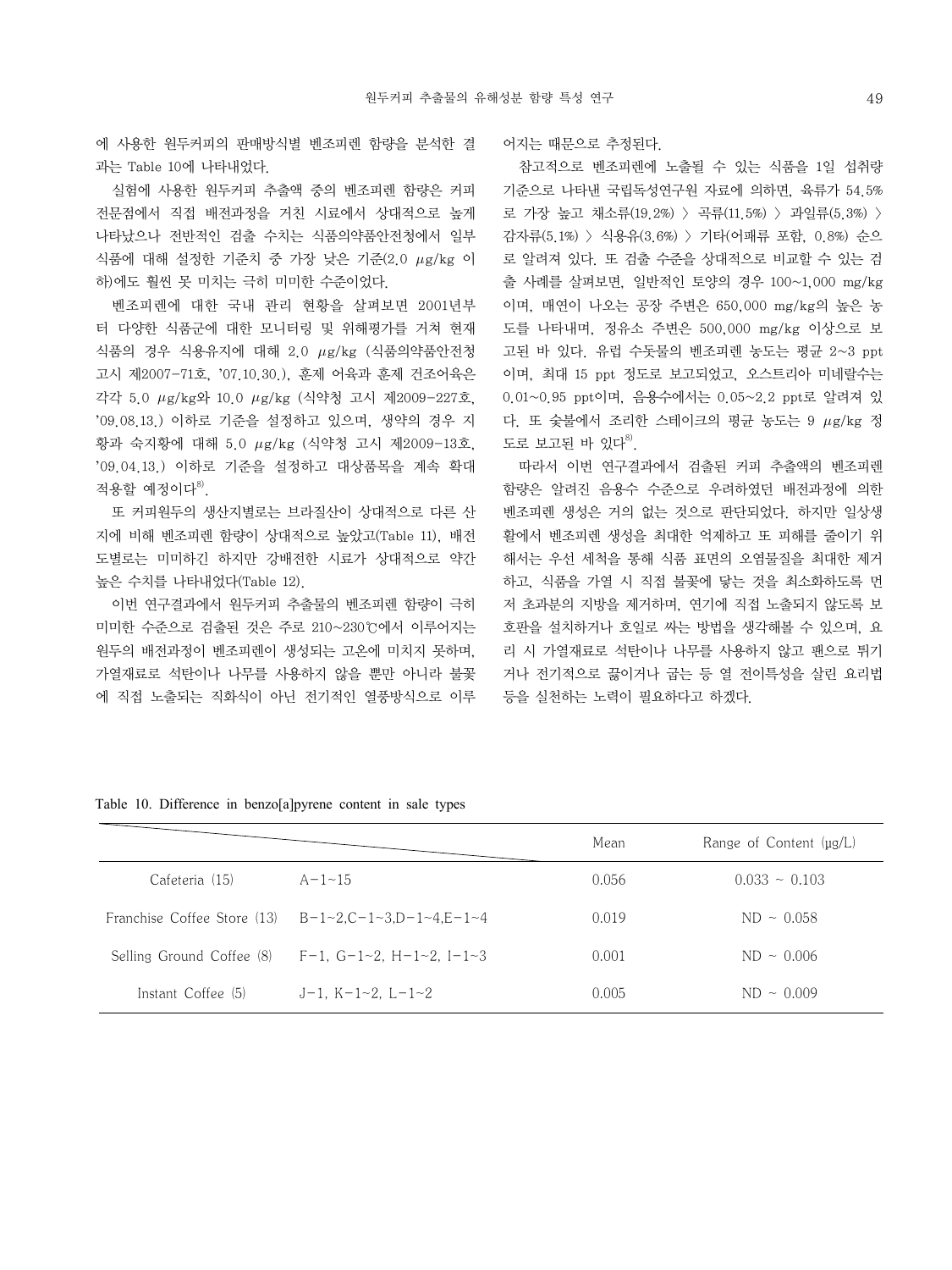|                      |                                        | Mean      | Range of Content (µg/L) |
|----------------------|----------------------------------------|-----------|-------------------------|
| Brazil (3)           | $A - 5 - 7$                            | 0.067     | $0.042 - 0.103$         |
| Colombia (7)         | $A-8$ , C-1, D-4, E-1, F-1, G-2, I-1   | 0.014     | $ND \sim 0.053$         |
| Ethiopia (5)         | $A-1-4, D-1$                           | 0.049     | ND ~ 0.091              |
| Guatemala (4)        | $A-13$ , $C-2$ , $D-3$ , $E-2$         | 0.021     | ND ~ 0.050              |
| Hawaii (2)           | $A-15, I-2$                            | 0.034     | $0.006 - 0.061$         |
| Honduras(1)          | $A-9$                                  | 0.045     |                         |
| Indonesia (3)        | $A-10, B-2, E-3$                       | 0.036     | ND ~ 0.056              |
| Jamaica (1)          | $I-3$                                  | <b>ND</b> |                         |
| Kenya (5)            | $A-11$ , $B-1$ , $C-3$ , $D-2$ , $E-4$ | 0.028     | ND ~ 0.058              |
| Nepal (1)            | $H-1$                                  | <b>ND</b> |                         |
| Peru (1)             | $H-2$                                  | <b>ND</b> |                         |
| Tanzania (1)         | $A-14$                                 | 0.056     |                         |
| blending samples (7) | A-12, G-1, J-1, K-1~2, L-1~2           | 0.010     | ND ~ 0.048              |

Table 11. Difference in benzo[a]pyrene content in producing areas

Table 12. Difference in benzo[a]pyrene content in roasting conditions

|             |                                                                                                                                      | Mean  | Range of Content $\mu$ g/L) |
|-------------|--------------------------------------------------------------------------------------------------------------------------------------|-------|-----------------------------|
| Light $(7)$ | $A-1-2$ , $A-5$ , $D-1-3$ , $K-1$                                                                                                    | 0.027 | $ND \sim 0.091$             |
| Medium (23) | $A-3$ , $A-6$ , $A-9$ , $A-11$ , $A-14-15$ ,<br>$C-1-3$ , $D-4$ , $E-1-2$ , $F-1$ , $G-1-2$ ,<br>$H-1-2$ , $I-1-3$ , $J-1$ , $L-1-2$ | 0.022 | $ND \sim 0.103$             |
| Dark $(11)$ | $A-4$ , $A-7-8$ , $A-10$ , $A-12-13$ , $B-1-2$ ,<br>$E-3-4$ , $K-2$                                                                  | 0.038 | $ND \sim 0.058$             |